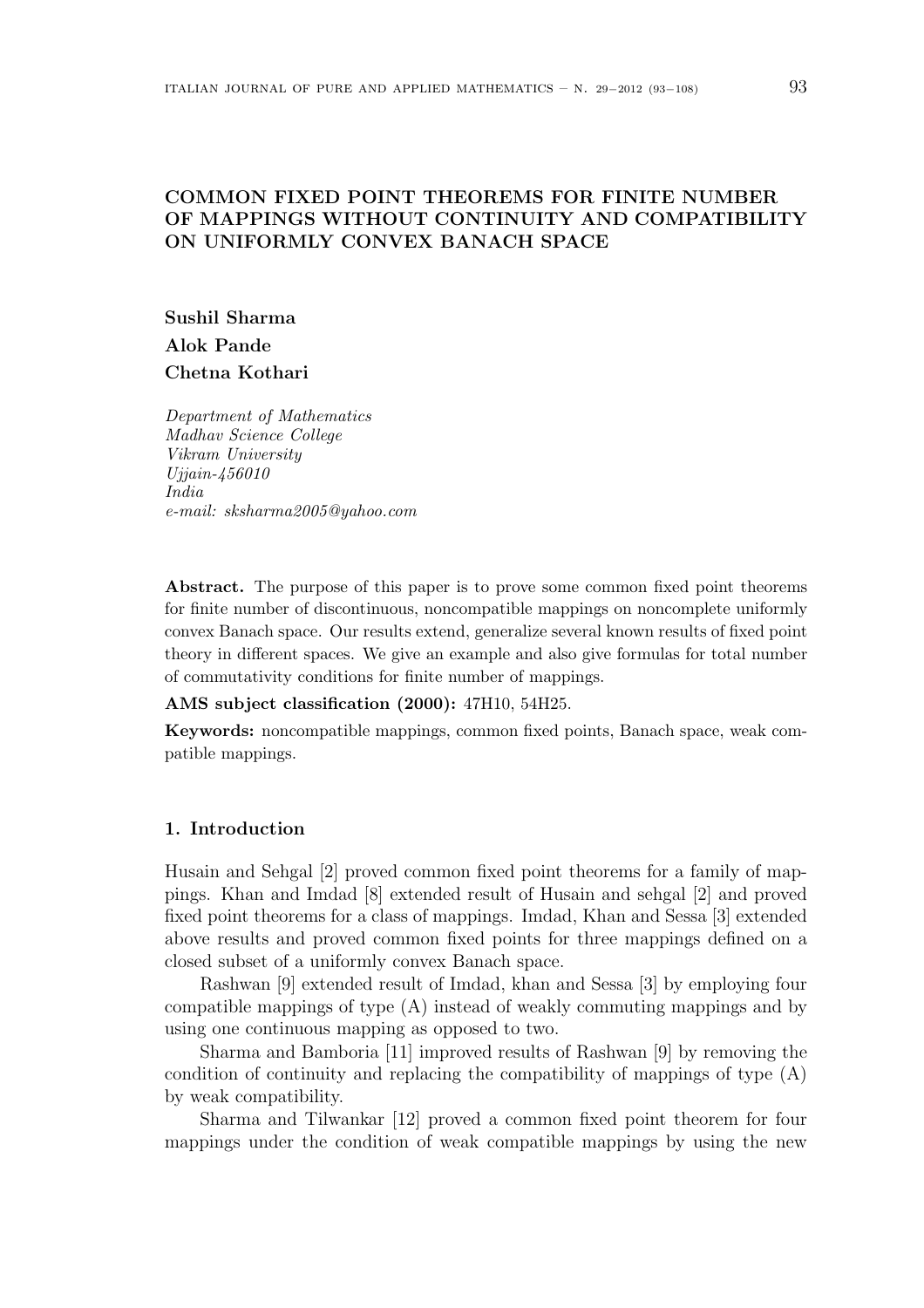property (E.A). For the study of discontinuous and noncompatible mappings in fixed point theory we refer to Sharma and Deshpande [13] and Sharma, Deshpande and Tiwari [14].

Several observations motivated us to prove common fixed point theorem for ten noncompatible, discontinuous mappings in noncomplete uniformly convex Banach space. We also extend our results for finite number of mappings. Our main theorems extend, improve, generalize some known results in uniformly convex Banach space. We give an example to validate our result.

To prove existence of common fixed point for finite number of mappings some commutativity conditions are required. How many commutativity conditions are necessary? We give answer of this question by giving formulas.

Throughout the paper X stands for a Banach space. Let  $R^+$  denote the set of all non-negative real numbers and F be the family of mappings f from  $(R^+)^5$  into  $R^+$  such that each f is upper-semicontinuous, non-decreasing in each coordinate variable.

The modulus of convexity of X is a function  $\delta$  from  $(0, 2]$  into  $(0, 1]$  defined by

$$
\delta(\varepsilon) = \inf \left\{ 1 - \frac{1}{2} ||x - y||, \ x, y \in X, \ ||x|| = ||y|| = 1, \ ||x - y|| \ge \varepsilon \right\}.
$$

Moreover, if X is uniformly convex, then  $\delta$  is strictly increasing,  $\delta(\varepsilon) \longrightarrow 0$ as  $\varepsilon \longrightarrow 0$ ,  $\delta(2) = 1$ ,  $\eta(t) < 2$  when  $t < 1$  and  $\eta$  is the inverse of  $\delta$ .

For our theorem we need the following lemma:

**Lemma 1.1.** ([1]) Let X be uniformly convex Banach space and  $B_r$ , the closed ball in X centered at the origin with radius  $r > 0$ . If  $x_1, x_2, x_3 \in B_r$  satisfy

$$
||x_1 - x_2|| \ge ||x_2 - x_3|| \ge d > 0
$$
 and if  $||x_2|| \ge \left(1 - \frac{1}{2} \delta\left(\frac{d}{\ell}\right)\right) \ell$ ,

then

$$
||x_1 - x_3|| \le \eta \left(1 - \frac{1}{2}\delta\left(\frac{d}{\ell}\right)\right) ||x_1 - x_2||.
$$

Now, we begin with some known definitions:

**Definition 1.1.** ([10]) Let S and T be self-mappings on X. Then  $\{S, T\}$  is called a weakly commuting pair on X if

$$
||STx - TSx|| \le ||Sx - Tx||
$$
 for all  $x \in X$ .

**Definition 1.2.** ([4]) Let  $S, T : X \longrightarrow X$  be mappings. S and T are said to be compatible if

$$
\lim_{n \to \infty} \|STx_n - TSx_n\| = 0,
$$

whenever  $\{x_n\}$  is a sequence in X such that

$$
\lim_{n \to \infty} Sx_n = \lim_{n \to \infty} Tx_n = t
$$
 for some  $t \in X$ .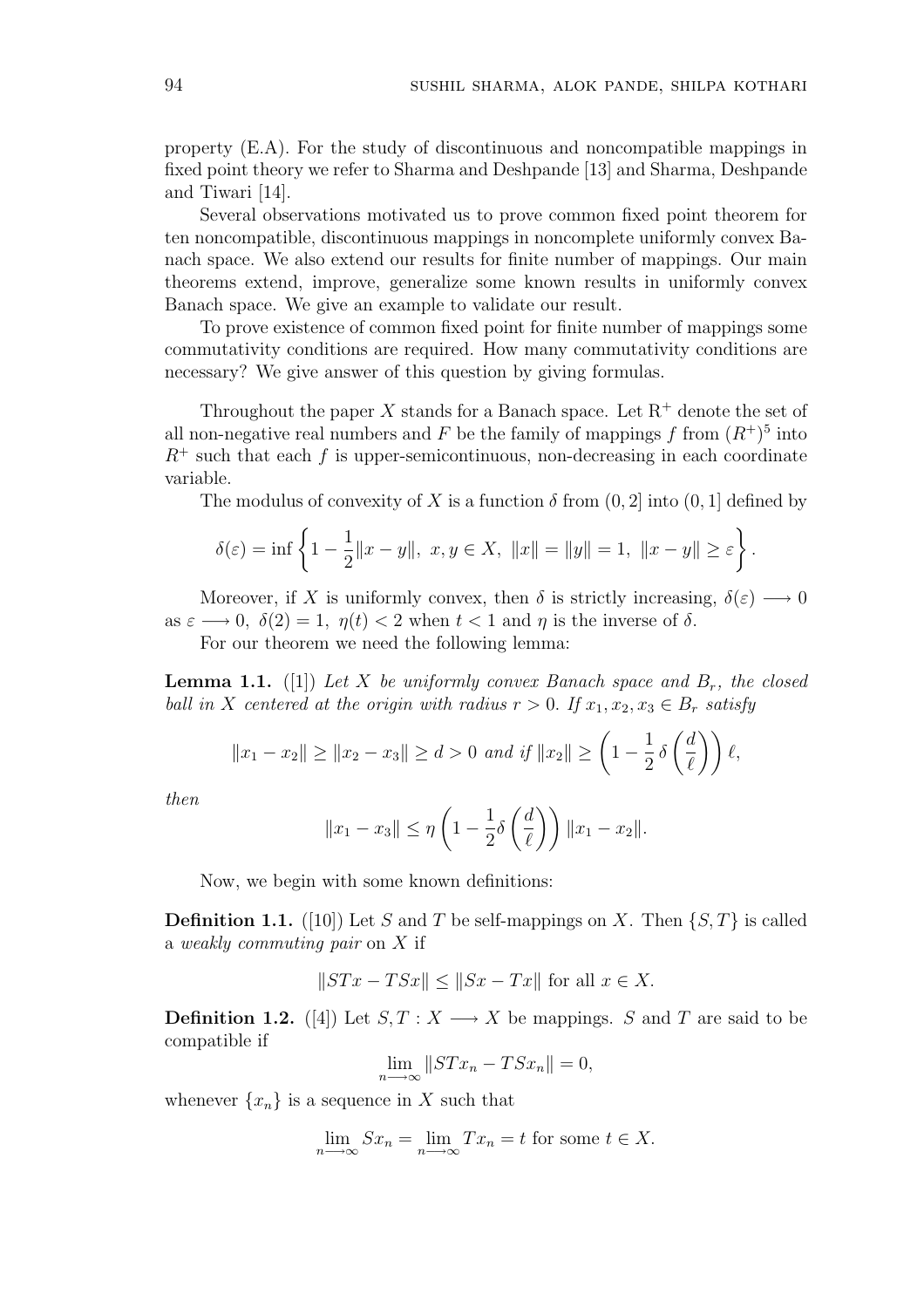Clearly, commuting maps are weakly commuting and weakly commuting maps are compatible. On the other hand, examples are given by Jungck [4], [5], [6] and Sessa [10] to show neither of the above implications are reversible.

**Definition 1.3.** [7] Two self mappings S and T are said to be weakly compatible if they commute at their coincidence points; i.e., if  $Tu = Su$  for some  $u \in X$ , then  $TSu = STu$ .

#### 2. Common fixed point theorems

In a paper, Imdad, Khan and Seesa [3] proved the following theorem:

**Theorem A.** Let X be uniformly convex and K a non-empty closed subset of X. Let  $A$ ,  $S$  and  $T$  be three self-mappings of  $K$  satisfying the following conditions:

- (1) S and T are continuous,  $AK \subset SK \cap TK$ ,
- (2)  $\{A, S\}$  and  $\{A, T\}$  are weakly commuting pairs on K,
- (3) there exists a function  $f \in F$  such that for every  $x, y \in K$ :

 $||Ax-Ay|| < f(||Sx-Ty||, ||Sx-Ax||, ||Sx-Ay||, ||Ty-Ax||, ||Ty-Ay||),$ 

where f has the additional requirements:

- (a) for  $t > 0$ ,  $f(t, t, 0, \alpha t, t) \leq \beta t$  and  $f(t, t, \alpha t, 0, t) \leq \beta t$  being  $\beta < 1$  for  $\alpha < 2$  and  $\beta = 1$  for  $\alpha = 2$ ,  $\alpha, \beta \in R^+$ .
- (b)  $f(t, 0, t, t, 0) < t$  for  $t > 0$ .

Then, there exists a point u in K such that

- (c) u is the unique common fixed point of A, S and T.
- (d) For any  $x_0 \in K$ , the sequence  $\{Ax_n\}$  defined by

$$
Tx_{2n} = Ax_{2n-1}, \ Sx_{2n+1} = Ax_{2n}, \ for \ n = 0, 1, 2...
$$

converges strongly to u.

Rashwan [9] extended Theorem A for compatible mappings of type (A) and proved the following:

**Theorem B.** Let X and K be as in Theorem A. Let A, B, S and T be mappings on K satisfying the following conditions:

- (1) one of A, B, S and T is continuous and  $AK \subset TK$ , BK  $\subset SK$ ,
- (2)  $\{A, S\}$  and  $\{B, T\}$  are compatible of type  $(A)$ ,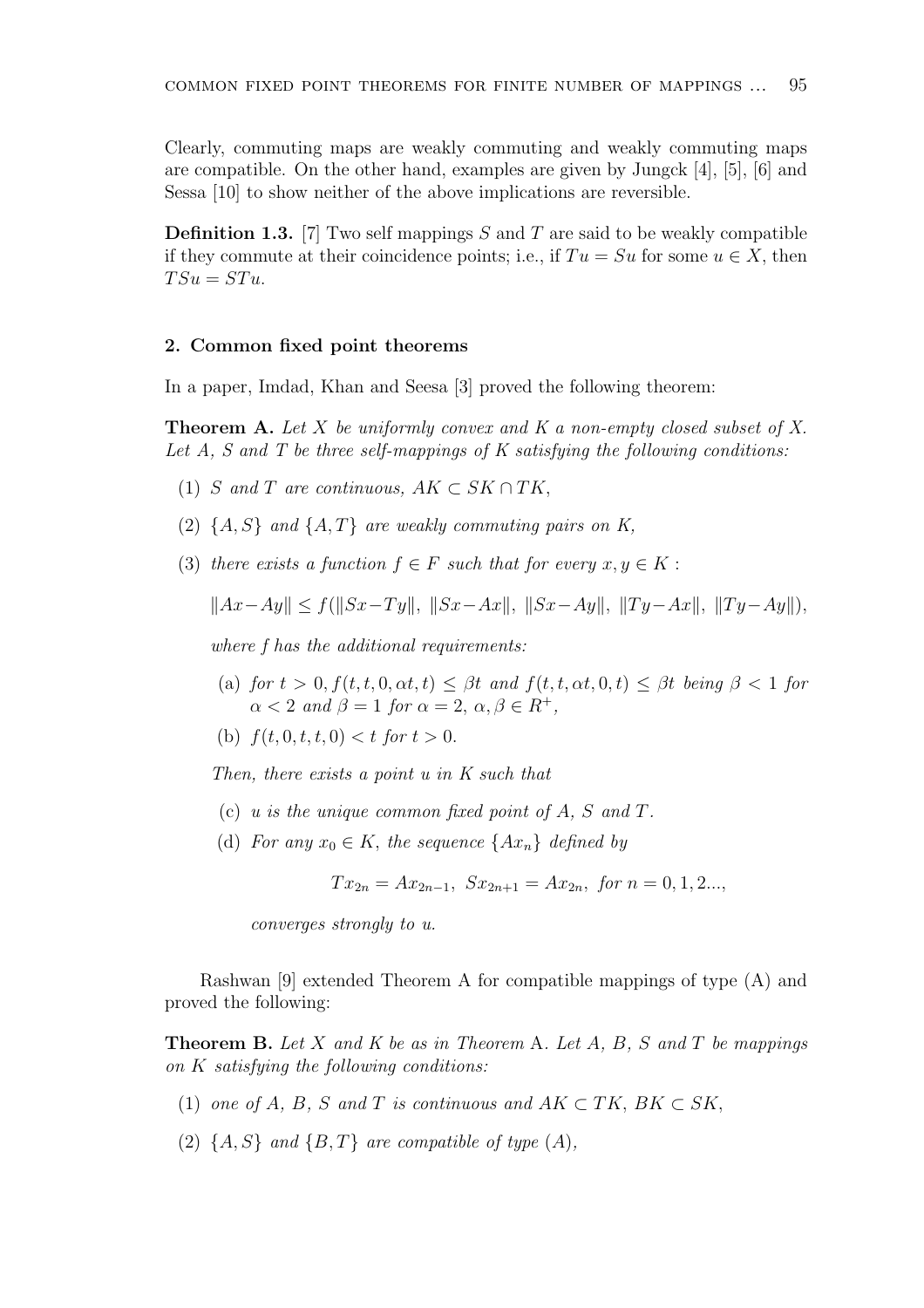(3) there exists a function  $f \in F$  such that for every  $x, y \in K$ :

$$
||Ax - By|| \le f(||Sx - Ty||, ||Sx - Ax||, ||Sx - By||, ||Ty - Ax||, ||Ty - By||),
$$

where f satisfies the conditions (a) and (b) as in Theorem Arm.

Then, there exists a point u in K such that

- (a) u is the unique common fixed point of  $A, B, S$  and  $T$ ,
- (b) for any  $x_0 \in K$ , the sequence  $\{y_n\}$  defined by

$$
y_{2n} = Sx_{2n} = Bx_{2n-1}, y_{2n+1} = Tx_{2n+1} = Ax_{2n}, n = 1, 2, 3, ...
$$

converges strongly to u.

Sharma and Bamboria [11] proved the following.

**Theorem C.** Let X be uniformly convex Banach space and K a non-empty closed subset of  $X$ . Let  $A$ ,  $B$ ,  $S$  and  $T$  be mappings on  $K$  satisfying the following conditions:

- (1)  $AK \subset TK$  and  $BK \subset SK$ .
- (2) there exists a function  $f \in F$  such that for every  $x, y \in K$ :

$$
||Ax - By|| \le f(||Sx - Ty||, ||Sx - Ax||, ||Sx - By||, ||Ty - Ax||, ||Ty - By||),
$$

where f satisfies the conditions (a) and (b) as in Theorem A,

- (3) one of AK, BK, SK or TK is complete subspace of X, then
	- (a) A and S have a coincidence point,
	- (b) B and T have a coincidence point.

Further if

(4) the pairs  $\{A, S\}$  and  $\{B, T\}$  are weakly compatible, then A, B, S and T have a common fixed point z in K.

Further, z is the unique common fixed point of A and S and of B and T.

Sharma and Tilwankar [12] proved the following by using (E.A) property.

**Theorem D.** Let X be uniformly convex Banach space and K a non-empty closed subset of X. Let A, B, S and T be mappings on K satisfying the following conditions:

- (1)  $AK \subset TK$  and  $BK \subset SK$ .
- (2)  $\{A, S\}$  or  $\{B, T\}$  satisfies the property (E.A),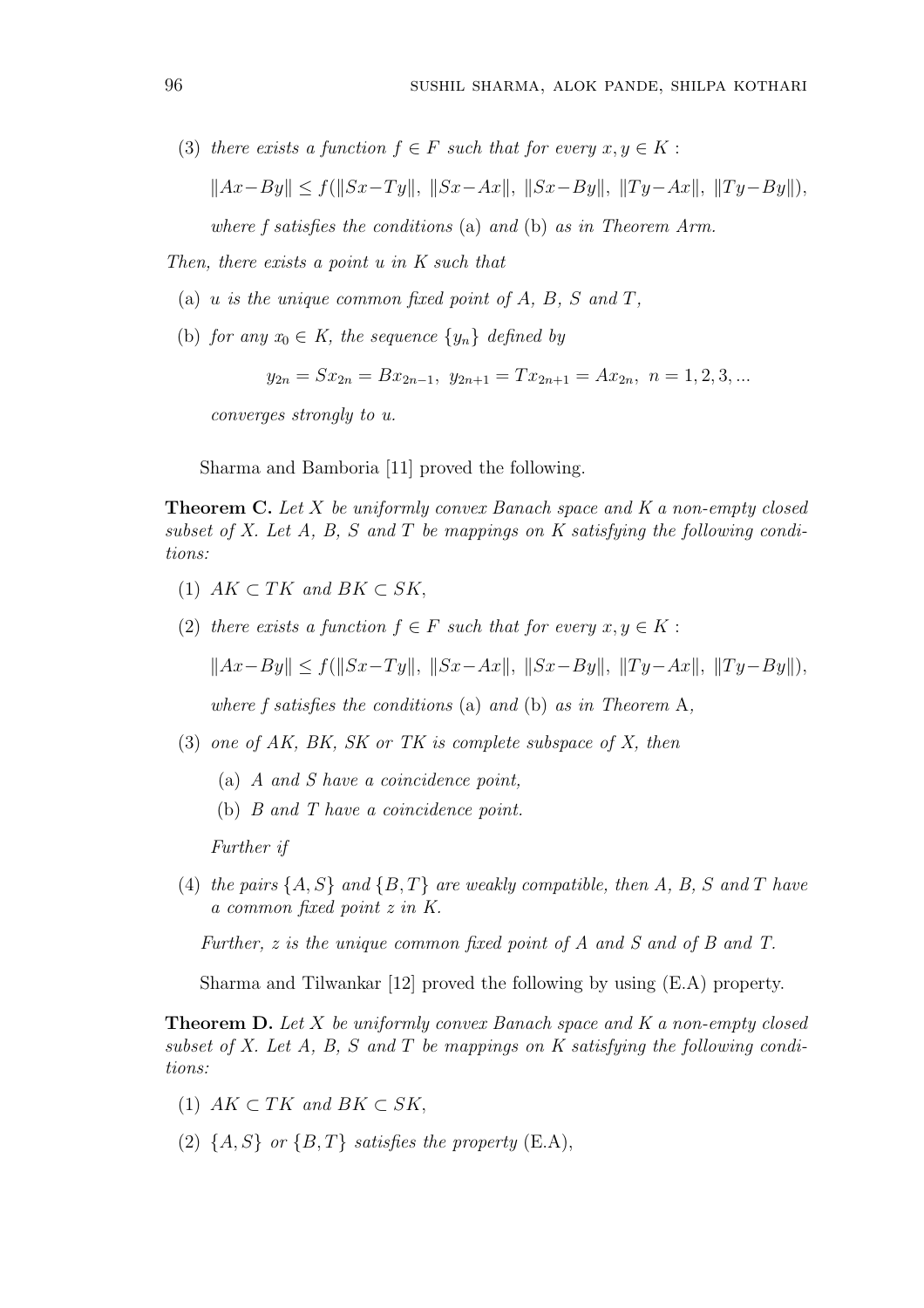(3) for every  $x, y \in K$ :

$$
||Ax - By|| \le \max(||Sx - Ty||, ||Sx - By||, ||Ty - By||),
$$

- (4) one of AK, BK, SK or TK is closed subset of X, then
	- (a) A and S have a coincidence point,
	- (b) B and T have a coincidence point.

Further if

(5) the pairs  $\{A, S\}$  and  $\{B, T\}$  are weakly compatible, then

(c)  $A, B, S \text{ and } T$  have a common fixed point z in K.

Further z is the unique common fixed point of A and S and of B and T.

### 3. Main results

**Theorem 3.1.** Let  $X$  be uniformly convex Banach space and  $K$  a non-empty closed subset of X. Let  $A$ ,  $B$ ,  $S$ ,  $T$ ,  $I$ ,  $J$ ,  $L$ ,  $U$ ,  $P$  and  $Q$  be mappings on  $K$ satisfying the following conditions:

- (3.1)  $P(K) \subset STJU(K)$  and  $Q(K) \subset ABIL(K)$ ,
- (3.2) there exists a function  $f \in F$  such that for every  $x, y \in K$ :  $||Px - Qy|| \le f(||ABILy - STJUx||, ||Px - STJUx||, ||Qy - STJUx||,$  $||Px - ABILy||, ||Qy - ABILy||),$
- (3.3) if one of  $P(K)$ ,  $ABIL(K)$ ,  $STJU(K)$  or  $Q(K)$  is complete subspace of X, then
	- (i) P and STJU have a coincidence point,
	- (ii) Q and ABIL have a coincidence point,

(3.4) 
$$
AB = BA, \quad AI = IA, \quad AL = LA, \quad BI = IB, \quad BL = LB, \quad IL = LI,
$$

$$
QL = LQ, \quad QI = IQ, \quad QB = BQ, \quad ST = TS, \quad SJ = JS, \quad SU = US,
$$

$$
TJ = JT, \quad TU = UT, \quad JU = UJ, \quad PU = UP, \quad PJ = JP, \quad PT = TP.
$$

Further if

 $(3.5)$  the pairs  $\{P, STJU\}$  and  $\{Q, ABIL\}$  are weakly compatible, then A, B, S, T, I, J, L, U, P and Q have a common fixed point z in X.

Here f satisfy the following two conditions.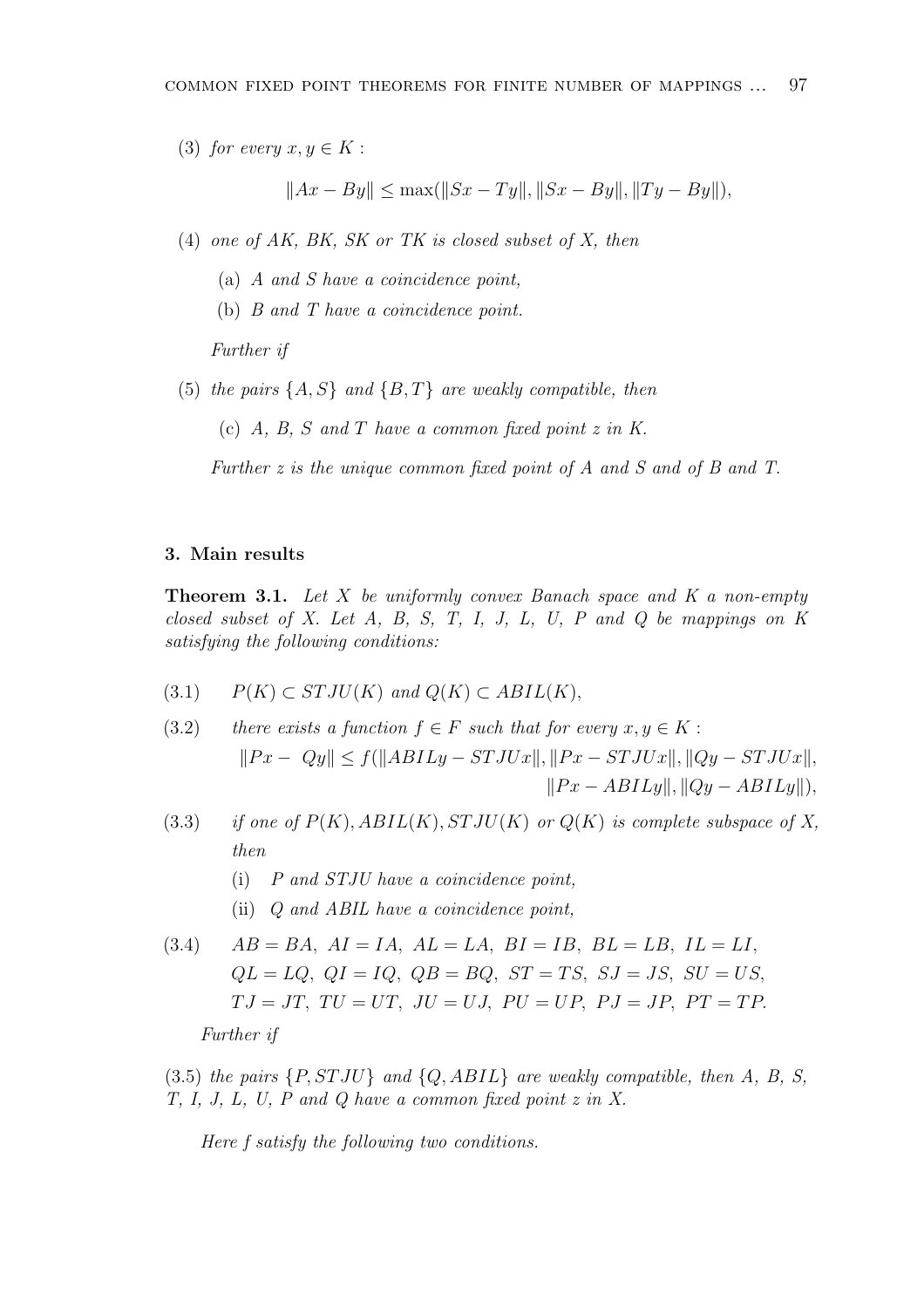- (a) for  $t > 0$ ,  $f(t, t, 0, \alpha t, t) \leq \beta t$  and  $f(t, t, \alpha t, 0, t) \leq \beta t$  being  $\beta < 1$  for  $\alpha < 2$ and  $\beta = 1$  for  $\alpha = 2, \alpha, \beta \in R^+$ ,
- (b)  $f(t, 0, t, t, 0) < t$  or  $f(0, t, 0, t, 0) < t$  for  $t > 0$ .

**Proof.** Let  $x_0 \in K$ , since  $P(K) \subset STJU(K)$  and  $Q(K) \subset ABIL(K)$ , we can always define a sequence  $\{y_n\}$  such that

$$
y_{2n} = Qx_{2n-1} = ABILx_{2n},
$$
  
\n $y_{2n+1} = Px_{2n} = STJUx_{2n+1}, \quad n = 1, 2, 3, ...$ 

Let  $d_n = ||y_n - y_{n+1}||$ ,  $n = 0, 1, 2, ...$ 

$$
d = \lim_{n \to \infty} d_n.
$$

Now, for an even  $n$ , we have

$$
d_n = \|y_n - y_{n+1}\| = \|Px_n - Qx_{n-1}\|
$$
  
\n
$$
\leq f(||ABILx_{n-1} - STJUx_n||, ||Px_n - STJUx_n||,
$$
  
\n
$$
||Qx_{n-1} - STJUx_n||, ||Px_n - ABILx_{n-1}||, ||Qx_{n-1} - ABILx_{n-1}||)
$$
  
\n
$$
= f(||y_{n-1} - y_n||, ||y_{n+1} - y_n||, ||y_n - y_n||, ||y_{n+1} - y_{n-1}||, ||y_n - y_{n-1}||)
$$
  
\n
$$
= f(||y_{n-1} - y_n||, ||y_{n+1} - y_n||, 0, ||y_{n+1} - y_{n-1}||, ||y_n - y_{n-1}||)
$$
  
\n
$$
\leq f(||y_{n-1} - y_n||, ||y_{n+1} - y_n||, 0, ||y_{n+1} - y_n|| + ||y_n - y_{n-1}||, ||y_n - y_{n-1}||)
$$

which implies

$$
d_n = f(d_{n-1}, d_n, 0, d_n + d_{n-1}, d_{n-1}).
$$

Similarly. for an odd  $n$ , we obtain

$$
d_n = ||y_n - y_{n+1}|| = ||Px_{n-1} - Qx_n||
$$
  
\n
$$
\leq f(||ABILx_n - STJUx_{n-1}||, ||Px_{n-1} - STJUx_{n-1}||,
$$
  
\n
$$
||Qx_n - STJUx_{n-1}||, ||Px_{n-1} - ABILx_n||, ||Qx_n - ABILx_n||)
$$
  
\n(3.7) 
$$
= f(||y_n - y_{n-1}||, ||y_n - y_{n-1}||, ||y_{n+1} - y_{n-1}||, ||y_n - y_n||, ||y_{n+1} - y_n||)
$$
  
\n
$$
= f(||y_n - y_{n-1}||, ||y_n - y_{n-1}||, ||y_{n+1} - y_{n-1}||, 0, ||y_{n+1} - y_n||)
$$
  
\n
$$
\leq f(||y_n - y_{n-1}||, ||y_n - y_{n-1}||, ||y_{n+1} - y_n|| + ||y_n - y_{n-1}||, 0, ||y_{n+1} - y_n||)
$$
  
\n
$$
d_n = f(d_{n-1}, d_{n-1}, d_n + d_{n-1}, 0, d_n)
$$

If  $d_n > d_{n-1}$ , for some  $n \geq 1$ , then  $d_{n-1} + d_n = \alpha d_n$  with  $\alpha < 2, \alpha \in R$ . Since  $f$  is nondecreasing in each coordinate variable

$$
d_n \leq \begin{cases} f(d_n, d_n, 0, \alpha d_n, d_n), & \text{if } n \text{ is even,} \\ f(d_n, d_n, \alpha d_n, 0, d_n), & \text{if } n \text{ is odd.} \end{cases}
$$

In both cases, by (a) we get  $d_n \leq \beta d_n < d_n$ , for some  $\beta < 1, \beta \in R^+$ , a contradiction. Thus,  $d_{n-1} \geq d_n$  for  $n = 1, 2, 3, ...$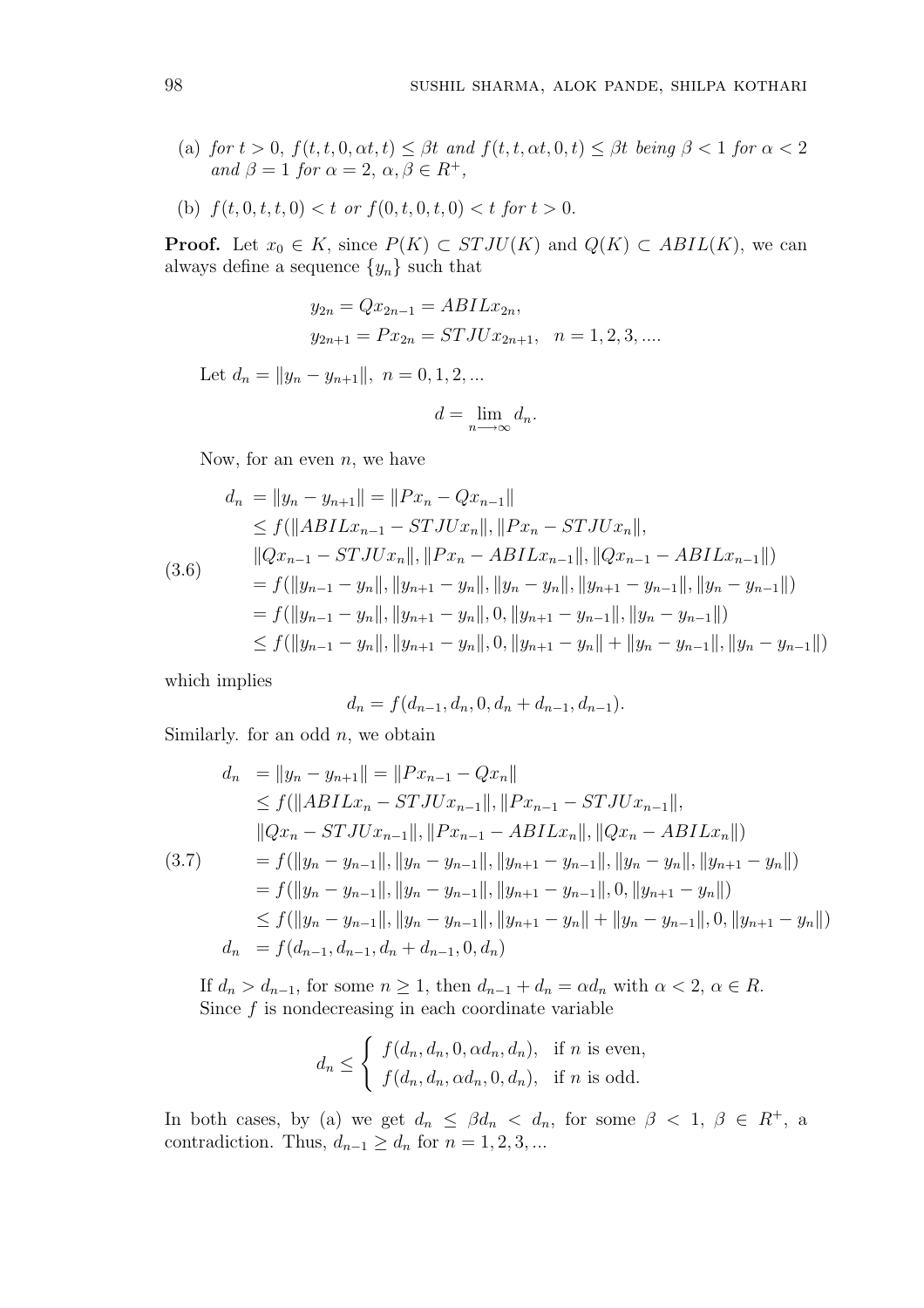Suppose  $d > 0$ . Without loss of generality, we can postulate that the origin of  $X$  belongs to  $K$ 

$$
\lim_{n \to \infty} \sup \|y_n\| = \ell' > 0.
$$

Let  $\ell \in R^+$  be chosen in such a way that  $\ell' < 1$  and  $eta \left(1 - \frac{1}{2}\right)$  $rac{1}{2}$   $\delta$  $\int d$  $\left(\frac{d}{\ell}\right)\right) < \ell',$ then there exists a sequence  $\{n(k)\}, k = 0, 1, 2, ..., n(0) \geq 1$ , of positive integers such that  $\overline{a}$  $\sqrt{ }$ 

$$
||y_{n(k)}|| \ge \left(1 - \frac{1}{2}\delta\left(\frac{d}{\ell}\right)\right),\,
$$

where as it is  $||y_n|| \leq \ell$  for any  $n \geq n(0)$ .

Since  $d_{n(k)-1} \geq d_{n(k)} \geq d > 0$ ,  $k = 0, 1, 2, ...,$  from Lemma 1.1 it follows that

(3.8) 
$$
||y_{n(k)-1} - y_{n(k)+1}|| \leq \eta \left(\frac{\ell'}{\ell}\right) d_{n(k)-1},
$$

where  $\eta$  $\ell'$  $\ell$ ¢  $<$  2 being  $\frac{\ell'}{\ell}$  < 1.

Then, by  $(3.6)$ ,  $(3.7)$  and  $(3.8)$ , we have

$$
d_{n(k)} \leq \begin{cases} f\left(d_{n(k)-1}, d_{n(k)-1}, 0, \eta\left(\frac{\ell'}{\ell}\right) d_{n(k)-1}, d_{n(k)-1}\right), & \text{if } n \text{ is even,} \\ f\left(d_{n(k)-1}, d_{n(k)-1}, 0, \eta\left(\frac{\ell'}{\ell}\right) d_{n(k)-1}, d_{n(k)-1}\right), & \text{if } n \text{ is odd.} \end{cases}
$$

In both cases, (a) implies

$$
d_{n(k)} \leq \beta d_{n(k)-1} \text{ for some } \beta < 1.
$$

Observing that  $\beta$  does not depend on k, the foregoing inequality gives, as  $n \longrightarrow \infty$ , that  $d \leq \beta d < d$ , a contradiction. This means that  $d = 0$ .

Now, we wish to prove that  $\{y_n\}$  is a Cauchy sequence. Since  $\lim_{n\to\infty} d_n = 0$ , it is sufficient to show that the sequence  $\{y_{2n}\}\$ is a Cauchy sequence. If not, then there is an  $\varepsilon > 0$  such that for every even integer  $2k, k = 0, 1, 2, \dots$ , there exists two sequences  $\{2_{n(k)}\}, \{2_{m(k)}\}$  with  $2k \leq 2_{n(k)} \leq 2_{m(k)}$  for which

$$
(3.9) \t\t\t ||y_{n(k)} - y_{m(k)}|| > \varepsilon.
$$

For each even integer  $2k$ , let  $2m(k)$  be the least even integer exceeding  $n(k)$  and satisfying (3.9). Then

$$
||y_{2n(k)} - y_{2m(k)-2}|| \leq \varepsilon \text{ and } ||y_{2n(k)} - y_{2m(k)}|| > \varepsilon.
$$

For each  $k = 0, 1, 2, ...$ , we have

$$
\varepsilon < \|y_{2n(k)} - y_{2m(k)}\| \le \|y_{2n(k)} - y_{2m(k)-2}\| + \|y_{2m(k)-2} - y_{2m(k)-1}\|
$$
\n
$$
+ \|y_{2m(k)-1} - y_{2m(k)}\|
$$
\n
$$
\le \varepsilon + d_{2m(k)-2} + d_{2m(k)-1},
$$

which implies

(3.10) 
$$
\lim_{k \to \infty} ||y_{2n(k)} - y_{2m(k)}|| = \varepsilon.
$$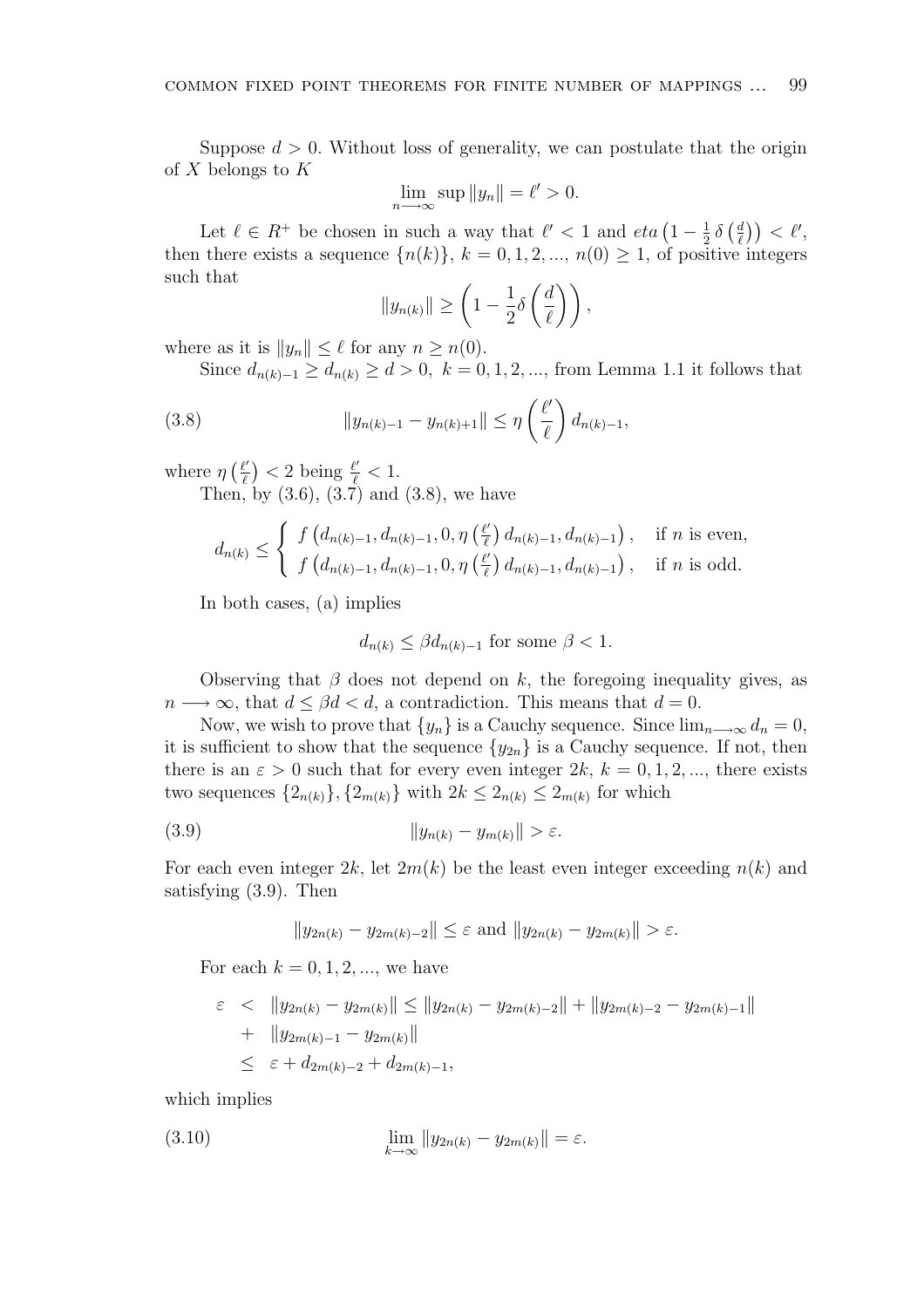Further, from the triangular inequality, it follows that

$$
\left| \|y_{2n(k)} - y_{2m(k)-1} \| - \|y_{2n(k)} - y_{2m(k)} \| \right| \le d_{2m(k)-1}
$$

and

$$
\left| \|y_{2n(k)+1} - y_{2m(k)-1} \| - \|y_{2n(k)} - y_{2m(k)} \| \right| \le d_{2m(k)-1} + d_{2n(k)}.
$$

Hence, for  $k \longrightarrow \infty$ , we find by (3.10) that

$$
(3.11) \t\t ||y_{2n(k)} - y_{2m(k)-1}|| \longrightarrow \varepsilon \text{ and } ||y_{2n(k)+1} - y_{2m(k)-1}|| \longrightarrow \varepsilon.
$$

On the other hand, using (3.2) we deduce that

$$
\|y_{2n(k)} - y_{2m(k)}\| \le d_{2n(k)} + \|y_{2n(k)+1} - y_{2m(k)}\|
$$
  
\n
$$
\le d_{2n(k)} + f(\|y_{2m(k)-1} - y_{2n(k)}\|, d_{2n(k)},
$$
  
\n
$$
\|y_{2m(k)-1} - y_{2n(k)+1}\|, \|y_{2n(k)} - y_{2m(k)}\|, d_{2n(k)}).
$$

By  $(3.10)$ ,  $(3.11)$ , the upper-semicontinuity and non-decreasing properties of f and condition (b), we have from (3.12), for  $k \longrightarrow \infty$ ,  $\varepsilon \leq f(\varepsilon, 0, \varepsilon, \varepsilon, 0) < \varepsilon$ , which is a contradiction. Therefore,  $\{y_{2n}\}\$ is a Cauchy sequence in K and so is  $\{y_n\}$ . But K is a closed subset of a Banach space X, therefore  $\{y_n\}$  converges to a point z in K. On the other hand, the subsequences  $\{Px_{2n}\}, \{Qx_{2n-1}\}, \{STJUx_{2n+1}\}\$  and  $\{ABILx_{2n}\}\$  of  $\{y_n\}$  also converges to z.

Now, suppose that  $STJU(K)$  is complete. Note that the subsequence  $\{y_{2n+1}\}$ is contained in  $STJU(K)$  and has a limit in  $STJU(K)$  call it z.

Let  $u \in (STJU)^{-1}z$ . Then  $STJUu = z$ . By (3.2), we have

$$
||Pu - Qx_{2n+1}|| \le f(||ABILx_{2n+1} - STJUu||, ||Pu - STJUu||,||Qx_{2n+1} - STJUu||, ||Pu - ABILx_{2n+1}||, ||Qx_{2n+1} - ABILx_{2n+1}||).
$$

Taking the limit  $n \longrightarrow \infty$ , we have

$$
||Pu - z|| \leq f(||z - z||, ||Pu - z||, ||z - z||, ||Pu - z||, ||z - z||)
$$
  

$$
||Pu - z|| \leq f(0, ||Pu - z||, 0, ||Pu - z||, 0),
$$

which is a contradiction and so  $Pu = z$ . Therefore,  $Pu = z = STJUu$ , i.e., u is a coincidence point of P and ST JU.

Let  $v \in (ABIL)^{-1}z$ , then  $ABILv = z$ . By (3.2), we have

$$
||Px_{2n} - Qv|| \le f(||ABILv - STJUx_{2n}||, ||Px_{2n} - STJUx_{2n}||,
$$
  

$$
||Qv - STJUx_{2n}||, ||Px_{2n} - ABILv||, ||Qv - ABILv||).
$$

Taking the limit  $n \longrightarrow \infty$ , we have

(3.13) 
$$
\|z - Qv\| \le f(\|z - z\|, \|z - z\|, \|Qv - z\|, \|z - z\|, \|Qv - z\|)
$$

$$
\|z - Qv\| \le f(0, 0, \|Qv - z\|, 0, \|Qv - z\|).
$$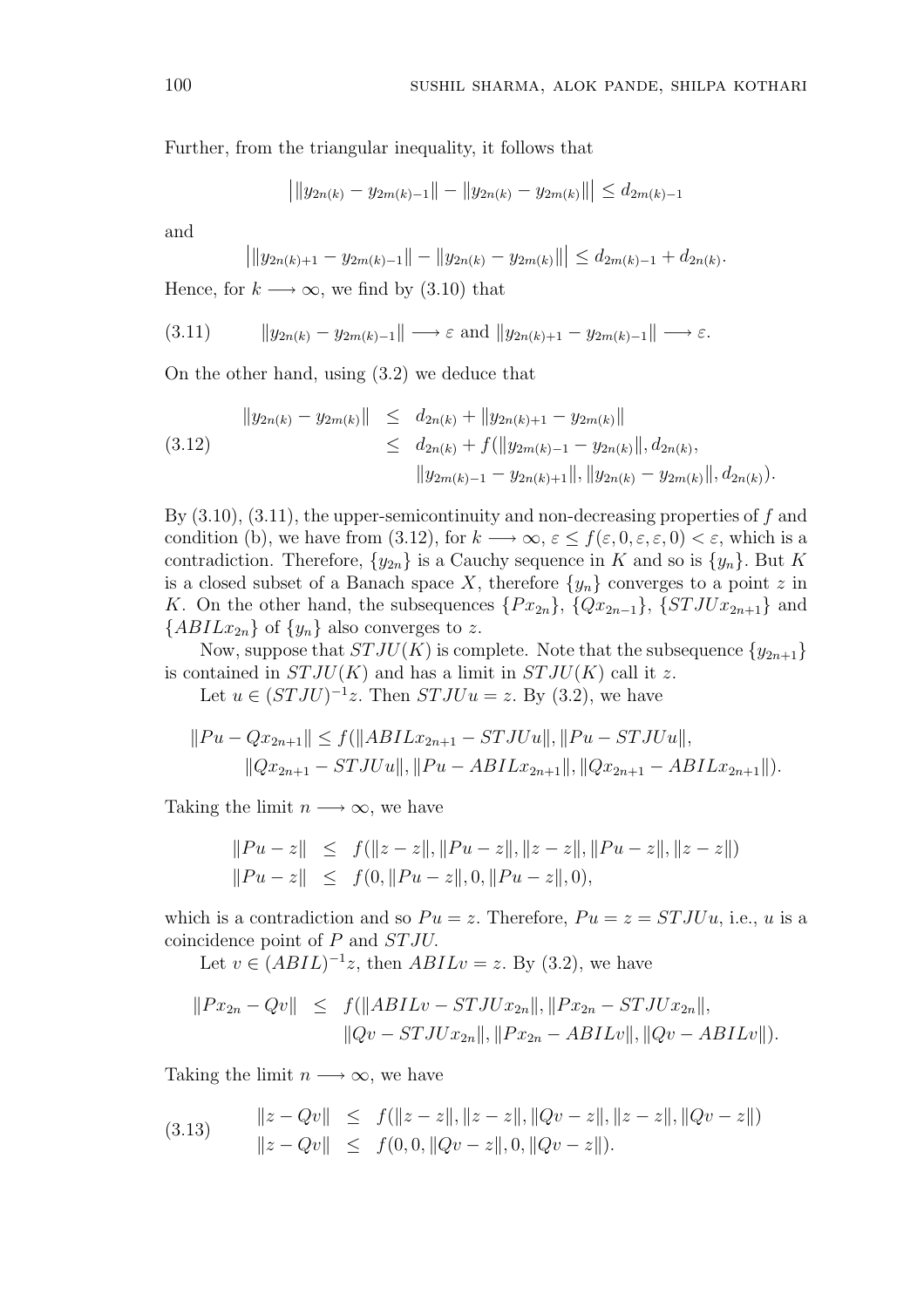Let be  $||z-Qv|| > 0$ . Being f non-decreasing in each coordinate variable from  $(3.13)$ , we obtain

$$
||z - Qv|| \le f(||z - Qv||, ||z - Qv||, \alpha ||z - Qv||, 0, ||z - Qv||),
$$

where  $1 \leq \alpha < 2$ . Applying (a), then we deduce for some  $\beta < 1$  that

$$
||z - Qv|| \le \beta ||z - Qv|| < ||z - Qv||,
$$

which is a contradiction and so  $Qv = z$ . Since  $ABILv = z$ , thus  $ABILv = Qv = z$ , i.e., v is a coincidence point of ABIL and Q.

If  $P(K)$  is complete, then by  $(3.1), z \in P(K) \subset STJU(K)$ .

Similarly, if  $Q(K)$  is complete, then  $z \in Q(K) \subset ABIL(K)$ .

Since the pair  $\{P, STJU\}$  is weakly compatible, therefore P and  $STJU$  commute at their coincidence point, i.e., if  $Pu = STJUu$  for some  $u \in X$ , then

$$
P(STJU)u = (STJU)Pu
$$
 or  $Pz = STJUz$ .

Similarly,

$$
Q(ABIL)v = (ABIL)Qv
$$
 or  $Qz = ABILz$ .

Now, we prove  $Pz = z$ . By (3.2), we have

$$
||Pz - Qx_{2n+1}|| \le f(||ABILx_{2n+1} - STJUz||, ||Pz - STJUz||, ||Qx_{2n+1} - STJUz||, ||Pz - ABILx_{2n+1}||, ||Qx_{2n+1} - ABILx_{2n+1}||).
$$

Taking the limit  $n \longrightarrow \infty$ , we have

$$
||Pz - z|| \leq f(||z - Pz||, ||Pz - Pz||, ||z - Pz||, ||Pz - z||, ||z - z||)
$$
  
=  $f(||z - Pz||, 0, ||z - Pz||, ||Pz - z||, 0)$   
 $||Pz - z|| < ||Pz - z||,$ 

which is a contradiction and so  $Pz = z$  and, therefore,  $Pz = z = STJUz$ .

Similarly, the pair  $\{Q, ABIL\}$  is weakly compatible, therefore Q and ABIL commute at their coincidence point, i.e., if  $Qv = ABILv$ , for some  $v \in X$ , then  $Q(ABIL)v = (ABIL)Qv$  or  $Qz = ABILz$ .

Now, we prove  $Qz = z$ . By  $(3.2)$ , we have

$$
||Px_{2n} - Qz|| \le f(||ABILz - STJUx_{2n}||, ||Px_{2n} - STJUx_{2n}||,
$$
  

$$
||Qz - STJUx_{2n}||, ||Px_{2n} - ABILz||, ||Qz - ABILz||).
$$

Taking the limit  $n \longrightarrow \infty$ , we have

$$
||z - Qz|| \leq f(||Qz - z||, ||z - z||, ||Qz - z||, ||z - Qz||, ||Qz - Qz||)
$$
  
\n
$$
||z - Qz|| \leq f(||Qz - z||, 0, ||Qz - z||, ||z - Qz||, 0)
$$
  
\n
$$
||z - Qz|| < ||z - Qz||,
$$

which is a contradiction and so  $Qz = z$  and, therefore,  $Qz = ABILz = z$ .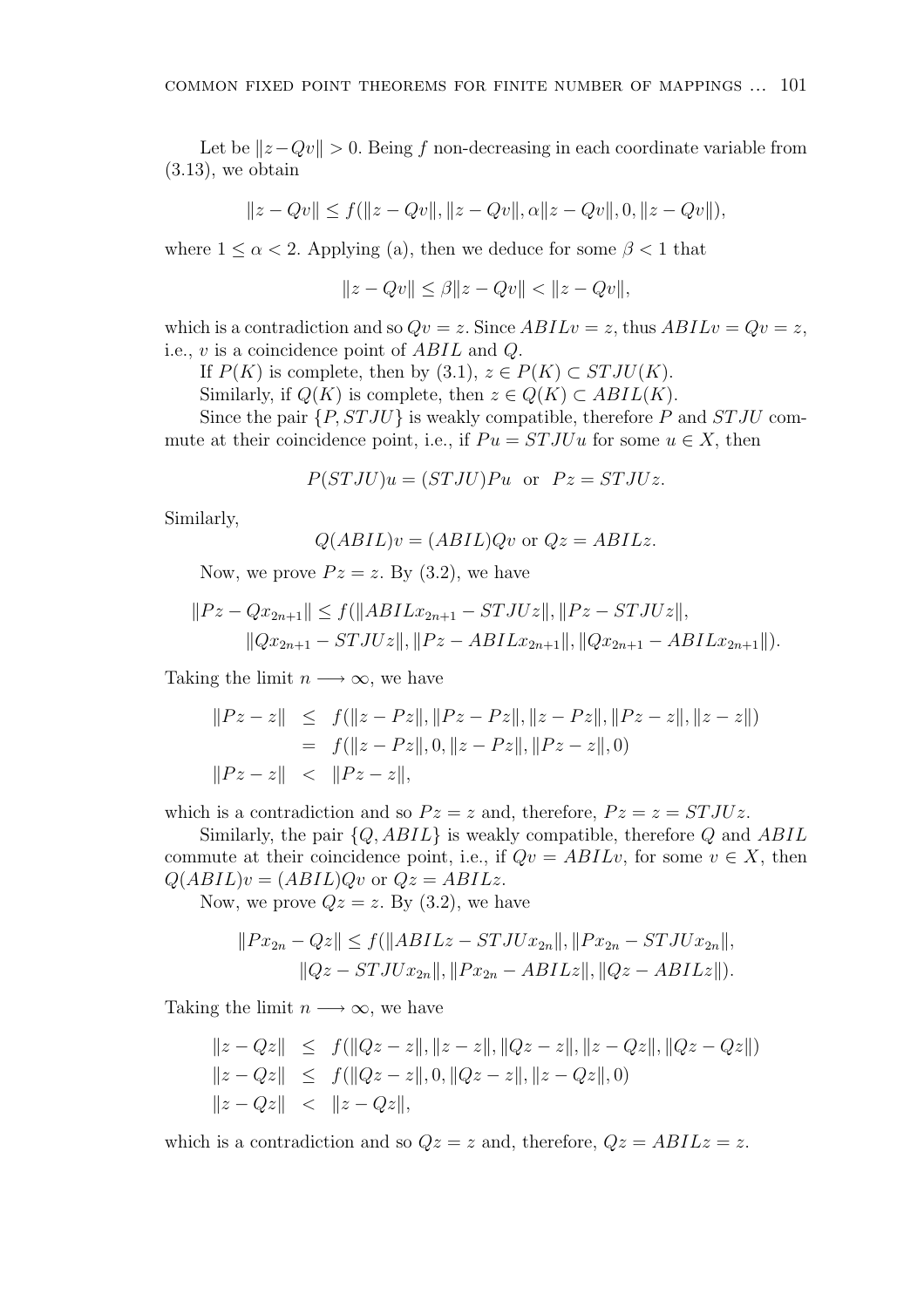By  $(3.2)$ , we have

$$
||Pz - Q(Lz)|| \le f(||ABIL(Lz) - STJUz||, ||Pz - STJUz||, ||Q(Lz) - STJUz||,
$$
  

$$
||Pz - ABIL(Lz)||, ||Q(Lz) - ABIL(Lz)||).
$$

Taking the limit  $n \longrightarrow \infty$ , we have

$$
||z - Lz|| \leq f(||Lz - z||, ||z - z||, ||Lz - z||, ||Lz - z||, ||Lz - Lz||)
$$
  
\n
$$
\leq f(||Lz - z||, 0, ||Lz - z||, ||Lz - z||, 0)
$$
  
\n
$$
||Lz - z|| < ||Lz - z||,
$$

which is a contradiction and so  $Lz = z$ . Since  $ABILz = z$ , we have  $ABIz = z$ . By using  $(3.2)$  and  $(3.4)$ , we have

$$
||Pz - Q(Iz)|| \le f(||ABIL(Iz) - STJUz||, ||Pz - STJUz||, ||Q(Iz) - STJUz||,
$$
  

$$
||Pz - ABIL(Iz)||, ||Q(Iz) - ABIL(Iz)||).
$$

Taking the limit  $n \longrightarrow \infty$ , we have

$$
||z - Iz|| \leq f(||Iz - z||, ||z - z||, ||Iz - z||, ||z - Iz||, ||Iz - Iz||)
$$
  
\n
$$
\leq f(||Iz - z||, 0, ||Iz - z||, ||z - Iz||, 0)
$$
  
\n
$$
||Iz - z|| < ||Iz - z||,
$$

which is a contradiction and so  $Iz = z$ . Since  $ABIz = z$ , we have  $ABz = z$ .

Now, we prove  $Bz = z$ . By putting  $x = z$  and  $y = Bz$  in (3.2) and (3.4), we have

$$
||Pz - Q(Bz)|| \le f(||ABIL(Bz) - STJUz||, ||Pz - STJUz||, ||Q(Bz) - STJUz||, ||Pz - ABIL(Bz)||, ||Q(Bz) - ABIL(Bz)||).
$$

Taking the limit  $n \longrightarrow \infty$ , we have

$$
||z - Bz|| \leq f(||Bz - z||, ||z - z||, ||Bz - z||, ||z - Bz||, ||Bz - Bz||)
$$
  
\n
$$
\leq f(||Bz - z||, 0, ||Bz - z||, ||z - Bz||, 0)
$$
  
\n
$$
||Bz - z|| < ||Bz - z||,
$$

which is a contradiction and so  $Bz = z$ . Since  $ABz = z$ , we have  $Az = z$ . Now, we prove  $Uz = z$ . By using (3.2) and (3.4), we have

$$
||P(Uz) - Qz|| \le f(||ABILz - STJU(Uz)||, ||P(Uz) - STJU(Uz)||,
$$
  

$$
||Qz - STJU(Uz)||, ||P(Uz) - ABILz||, ||Qz - ABILz||).
$$

Taking the limit  $n \longrightarrow \infty$ , we have

$$
||Uz - z|| \leq f(||z - Uz||, ||Uz - Uz||, ||z - Uz||, ||Uz - z||, ||z - z||)
$$
  
\n
$$
\leq f(||z - Uz||, 0, ||z - Uz||, ||Uz - z||, 0)
$$
  
\n
$$
||Uz - z|| < ||Uz - z||,
$$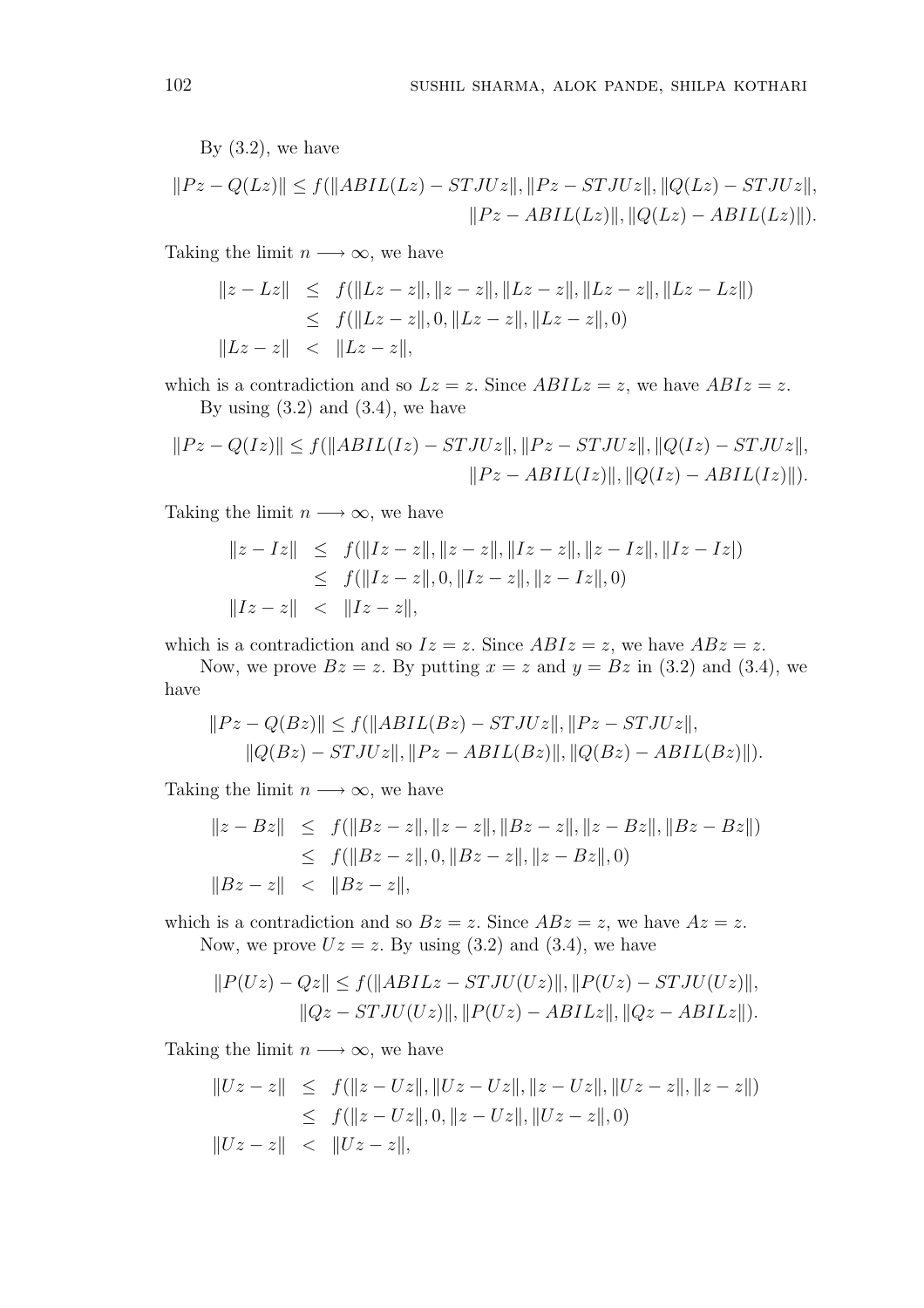which is a contradiction and so  $Uz = z$ . Since  $STJUz = z$ , we have  $STJz = z$ . Now, we prove  $Jz = z$ . By using (3.2) and (3.4), we have

$$
||P(Uz) - Qz|| \le f(||ABILz - STJU(Jz)||, ||P(Jz) - STJU(Jz)||, ||Qz - STJU(Jz)||, ||P(Jz) - ABILz||, ||Qz - ABILz||).
$$

Taking the limit  $n \longrightarrow \infty$ , we have

$$
||Jz - z|| \leq f(||z - Jz||, ||Jz - Jz||, ||z - Jz||, ||Jz - z||, ||z - z||)
$$
  
\n
$$
\leq f(||z - Jz||, 0, ||z - Jz||, ||Jz - z||, 0)
$$
  
\n
$$
||Jz - z|| < ||Jz - z||,
$$

which is a contradiction and so  $Jz = z$ . Since  $STJz = z$ , we have  $STz = z$ . Now, we prove  $Tz = z$ . By using (3.2) and (3.4), we have

$$
||P(Tz) - Qz|| \le f(||ABILz - STJU(Tz)||, ||P(Tz) - STJU(Tz)||, ||Qz - STJU(Tz)||, ||P(Tz) - ABILz||, ||Qz - ABILz||).
$$

Taking the limit  $n \longrightarrow \infty$ , we have

$$
||Tz - z|| \leq f(||z - Tz||, ||Tz - Tz||, ||z - Tz||, ||Tz - z||, ||z - z||)
$$
  
\n
$$
\leq f(||z - Tz||, 0, ||z - Tz||, ||Tz - z||, 0)
$$
  
\n
$$
||Tz - z|| < ||Tz - z||,
$$

which is a contradiction and so  $Tz = z$ . Since  $STz = z$ , we have  $Sz = z$ .

By combining the above results, we have

$$
Az = Bz = Sz = Tz = Iz = Jz = Lz = Uz = Pz = Qz = z.
$$

That is z is a common fixed point of  $A, B, S, T, I, J, L, U, P$  and Q.

For the uniqueness of the common fixed point, let  $w (w \neq z)$  be another common fixed point of  $A, B, S, T, I, J, L, U, P$  and  $Q$ . Then, by  $(3.2)$ , we have

$$
||Pz - Qw|| \le f(||ABILw - STJUz||, ||Pz - STJUz||, ||Qw - STJUz||, ||Pz - ABILw||, ||Qw - ABILw||).
$$

This gives

$$
||z - w|| \leq f(||w - z||, ||z - z||, ||w - z||, ||z - w||, ||w - w||)
$$
  
\n
$$
\leq f(||w - z||, 0, ||w - z||, ||z - w||, 0)
$$
  
\n
$$
||w - z|| < ||w - z||,
$$

 $\blacksquare$ 

which is a contradiction and so  $w = z$ .

This completes the proof of the Theorem.

If we put  $P = Q$  in Theorem 3.1, we have

**Corollary 1.** Let X be uniformly convex Banach space and K a non-empty closed subset of X. Let  $A$ ,  $B$ ,  $S$ ,  $T$ ,  $I$ ,  $J$ ,  $L$ ,  $U$  and  $P$  be mappings on  $K$  satisfying the following conditions: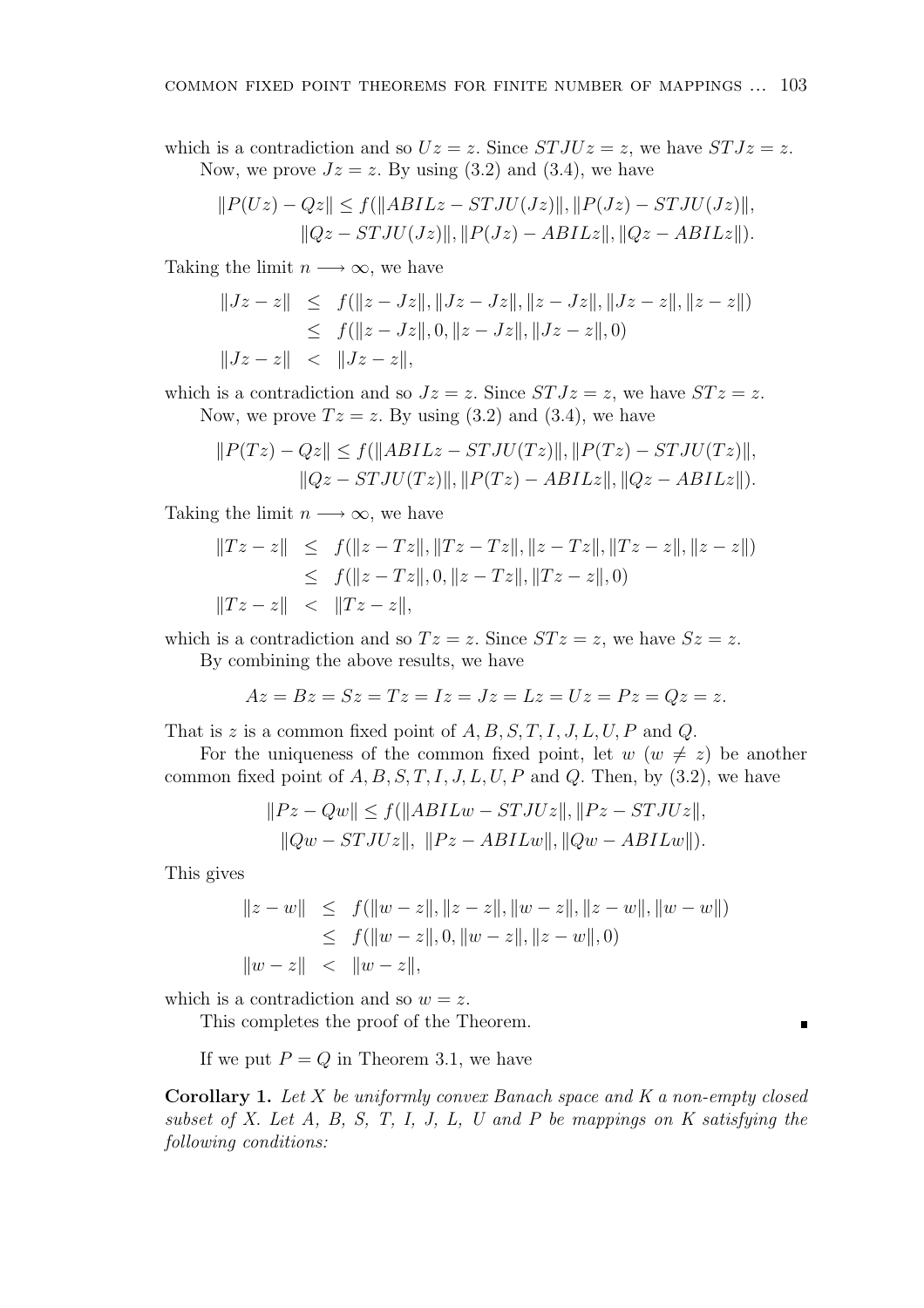- (1)  $P(K) \subset ABIL(K)$  and  $P(K) \subset STJU(K)$ ,
- (2) there exists a function  $f \in F$  such that for every  $x, y \in K$ :

$$
||Px - Py|| \le f(||ABILy - STJUx||, ||Px - STJUx||, ||Py - STJUx||, ||Px - ABILy||, ||Py - ABILy||)
$$

- (3) if one of  $P(K)$ ,  $ABIL(K)$  or  $STJU(K)$  is a complete subspace of X, then
	- (i) P and STJU have a coincidence point,
	- (ii) P and ABIL have a coincidence point,
- (4)  $AB = BA$ ,  $AI = IA$ ,  $AL = LA$ ,  $BI = IB$ ,  $BL = LB$ ,  $IL = LI$ ,  $PL = LP$ ,  $PI = IP$ ,  $PB = BP$ ,  $ST = TS$ ,  $SJ = JS$ ,  $SU = US$ ,  $TJ = JT, TU = UT, JU = UJ, PU = UP, PJ = JP, PT = TP.$

#### Further, if

(5) the pairs {P, ST JU} and {P, ABIL} are weakly compatible, then A, B, S, T, I, J, L, U and P have a common fixed point z in X.

If we put  $L = U = Ix$  (The identity map on X) in Theorem 3.1, we have Corollary 2. Let X be uniformly convex Banach space and K a non-empty closed

subset of X. Let A, B, S, T, I, J, P and Q be mappings on K satisfying the following conditions:

- (1)  $P(K) \subset ABI(K)$  and  $Q(K) \subset STJ(K)$ ,
- (2) there exists a function  $f \in F$  such that for every  $x, y \in K$ :

$$
||Px - Qy|| \le f(||ABIy - STJx||, ||Px - STJx||, ||Qy - STJx||, ||Px - ABIy||, ||Qy - ABIy||)
$$

- (3) if one of  $P(K)$ ,  $ABI(K)$ ,  $STJ(K)$  or  $Q(K)$  is a complete subspace of X, then
	- (i) P and STJ have a coincidence point,
	- (ii) Q and ABI have a coincidence point,
- (4)  $AB = BA$ ,  $AI = IA$ ,  $BI = IB$ ,  $QI = IQ$ ,  $QB = BQ$ ,  $ST = TS$ ,  $SJ = JS, TJ = JT, PJ = JP, PT = TP$ .

### Further, if

(5) the pairs  $\{P, STJ\}$  and  $\{Q, ABI\}$  are weakly compatible, then A, B, S, T, I, J, P and Q have a common fixed point z in X.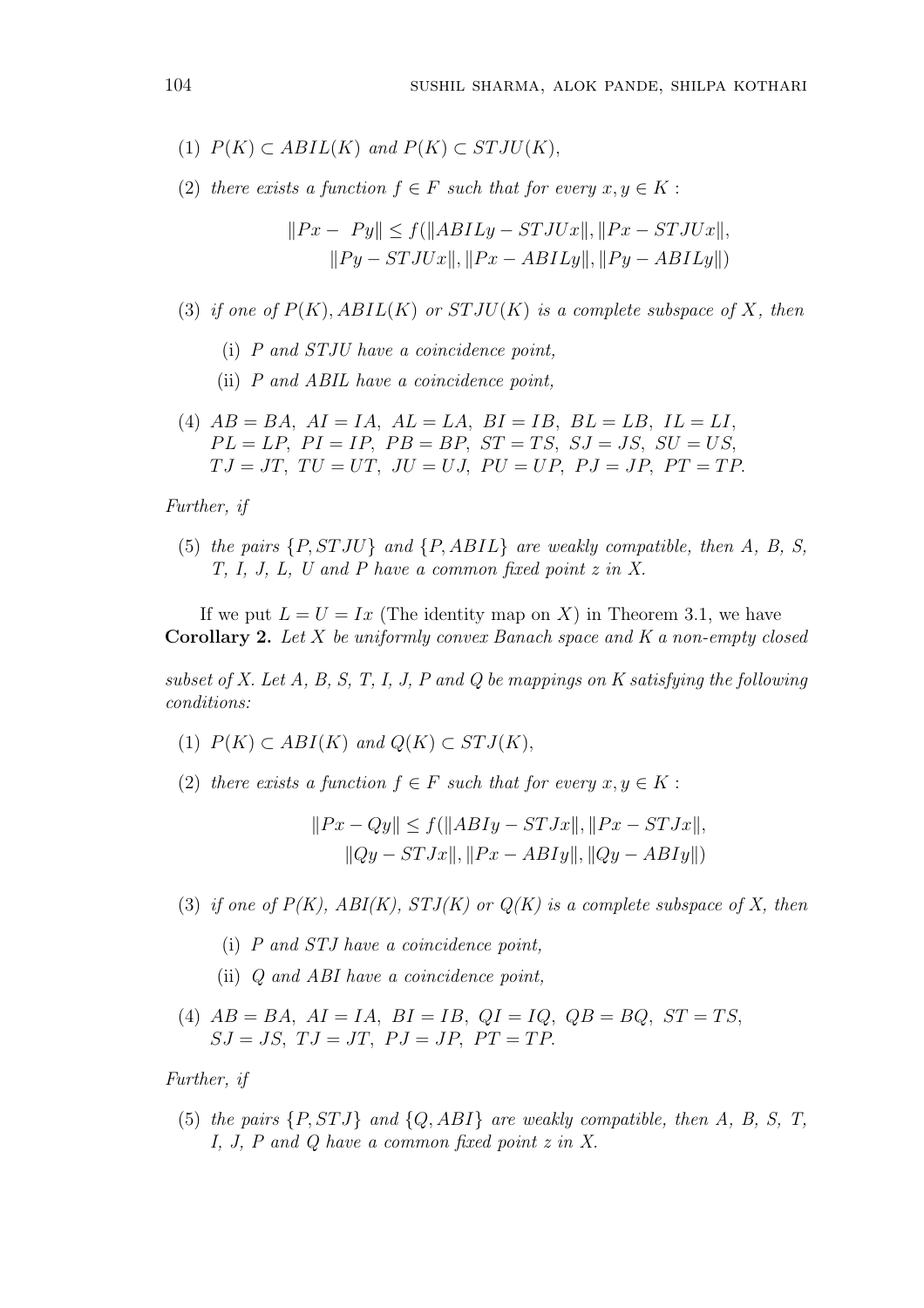If we put  $P = Q$  in Corollary 2, we have the following.

Corollary 3. Let X be uniformly convex Banach space and K a non-empty closed subset of X. Let  $A$ ,  $B$ ,  $S$ ,  $T$ ,  $I$ ,  $J$  and  $P$  be mappings on  $K$  satisfying the following conditions:

- (1)  $P(K) \subset ABI(K)$  and  $P(K) \subset STJ(K)$ ,
- (2) there exists a function  $f \in F$  such that for every  $x, y \in K$ :

$$
||Px - Py|| \le f(||ABIy - STJx||, ||Px - STJx||, ||Py - STJx||,
$$
  

$$
||Px - ABIy||, ||Py - ABIy||)
$$

- (3) if one of  $P(K)$ ,  $ABI(K)$  or  $STJ(K)$  is a complete subspace of X, then
	- (i) P and STJ have a coincidence point,
	- (ii) P and ABI have a coincidence point,
- (4)  $AB = BA$ ,  $AI = IA$ ,  $BI = IB$ ,  $PI = IP$ ,  $PB = BP$ ,  $ST = TS$ ,  $SJ =$ JS,  $TJ = JT$ ,  $PJ = JP$ ,  $PT = TP$ .

Further, if

(5) the pairs  $\{P, STJ\}$  and  $\{P, ABI\}$  are weakly compatible, then A, B, S, T, I, J and P have a common fixed point z in X.

If we put  $I = J = Ix$  (the identity map on X) in Corollary 3, we have the following.

**Corollary 4.** Let X be uniformly convex Banach space and K a non-empty closed

subset of X. Let A, B, S, T and P be mappings on K satisfying the following conditions:

- (1)  $P(K) \subset AB(K)$  and  $P(K) \subset ST(K)$ ,
- (2) there exists a function  $f \in F$  such that for every  $x, y \in K$ :

$$
||Px - Py|| \le f(||ABy - STx||, ||Px - STx||, ||Py - STx||,
$$
  

$$
||Px - ABy||, ||Py - ABy||).
$$

- (3) if one of  $P(K)$ ,  $AB(K)$  or  $ST(K)$  is complete subspace of X, then
	- (i) P and ST have a coincidence point,
	- (ii) P and AB have a coincidence point,
- (4)  $AB = BA$ ,  $PB = BP$ ,  $ST = TS$ ,  $PT = TP$ .

Further, if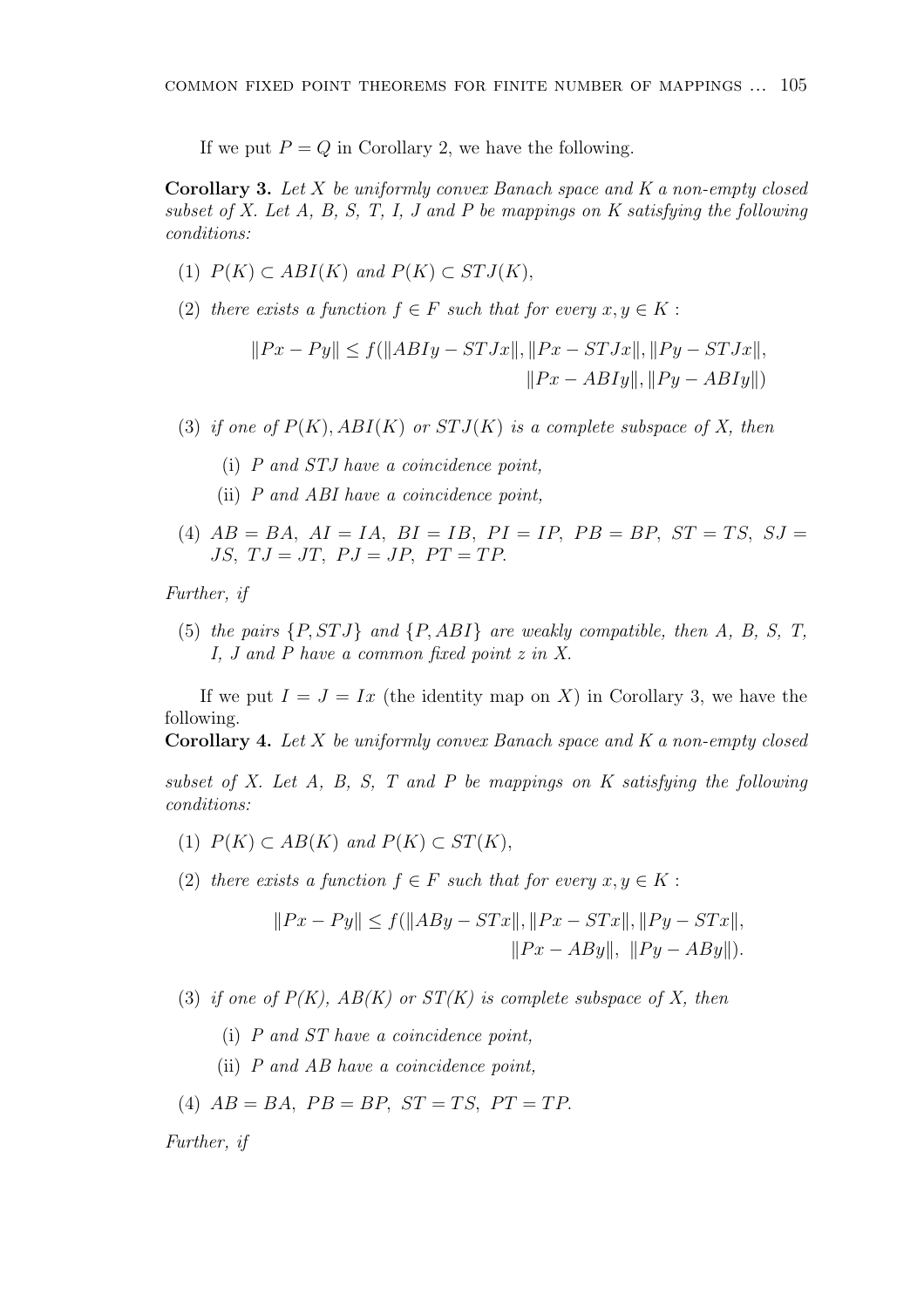(5) the pairs  $\{P, ST\}$  and  $\{P, AB\}$  are weakly compatible, then A, B, S, T and P have a common fixed point z in X.

**Remark 1.** If we put  $P = Ix$  (the identity map on X) in Corollary 4, we obtain the results due to Sharma and Bamboria [11], which improves the results of Rashwan [9].

If we put  $B = P = Ix$  (the identity map on X) in Corollary 4, we improve results of Imdad, Khan and Sessa [3] in the following way.

**Corollary 5.** Let X be uniformly convex and K a non-empty closed subset of X. Let  $A$ ,  $S$  and  $T$  be three self-mappings of  $K$  satisfying the following conditions:

- $(1)$   $AK \subset SK \cap TK$ ,
- (2)  $\{A, S\}$  and  $\{A, T\}$  are weakly compatible pairs,
- (3) there exists a function  $f \in F$  such that for every  $x, y \in K$ :

$$
||Ax - Ay|| \le f(||Sx - Ty||, ||Sx - Ax||, ||Sx - Ay||, ||Ty - Ax||, ||Ty - Ay||),
$$

where f has the additional requirements:

- (a) for  $t > 0$ ,  $f(t, t, 0, \alpha t, t) \leq \beta t$  and  $f(t, t, \alpha t, 0, t) \leq \beta t$  being  $\beta < 1$  for  $\alpha < 2$  and  $\beta = 1$  for  $\alpha = 2$ ,  $\alpha, \beta \in R^+$ ,
- (b)  $f(t, 0, t, t, 0) < t$  for  $t > 0$ .

Then, there exists a point  $z$  in  $K$  such that  $z$  is the unique common fixed point of A, S and T.

Now, we extend Theorem 3.1 for a finite number of mappings in the following way:

**Theorem 3.2.** Let  $X$  be uniformly convex Banach space and  $K$  a non-empty closed subset of X. Let  $A_1, A_2, ..., A_n, S_1, S_2, ..., S_n$ , P and Q be mappings from X into itself such that

 $(3.14)$   $P(K) \subset S_1S_2...S_n(K)$ ,  $Q(K) \subset A_1A_2...A_n(K)$ ,

$$
(3.15) \quad ||Px - Qy|| \le f(||A_1A_2...A_ny - S_1S_2...S_nx||, ||Px - S_1S_2...S_nx||,
$$
  

$$
||Qy - A_1A_2...A_ny||, ||Qy - S_1S_2...S_nx||, ||Px - A_1A_2...A_ny||)
$$
  
for all  $x, y \in X$ ,

- (3.16) if one of  $P(K)$ ,  $A_1A_2...A_n(K)$ ,  $S_1S_2...S_n(K)$  or  $Q(K)$  is a complete subspace of X, then
	- (i) P and  $S_1S_2...S_n$  have a coincidence point and
	- (ii) Q and  $A_1A_2...A_n$  have a coincidence point.

Further, if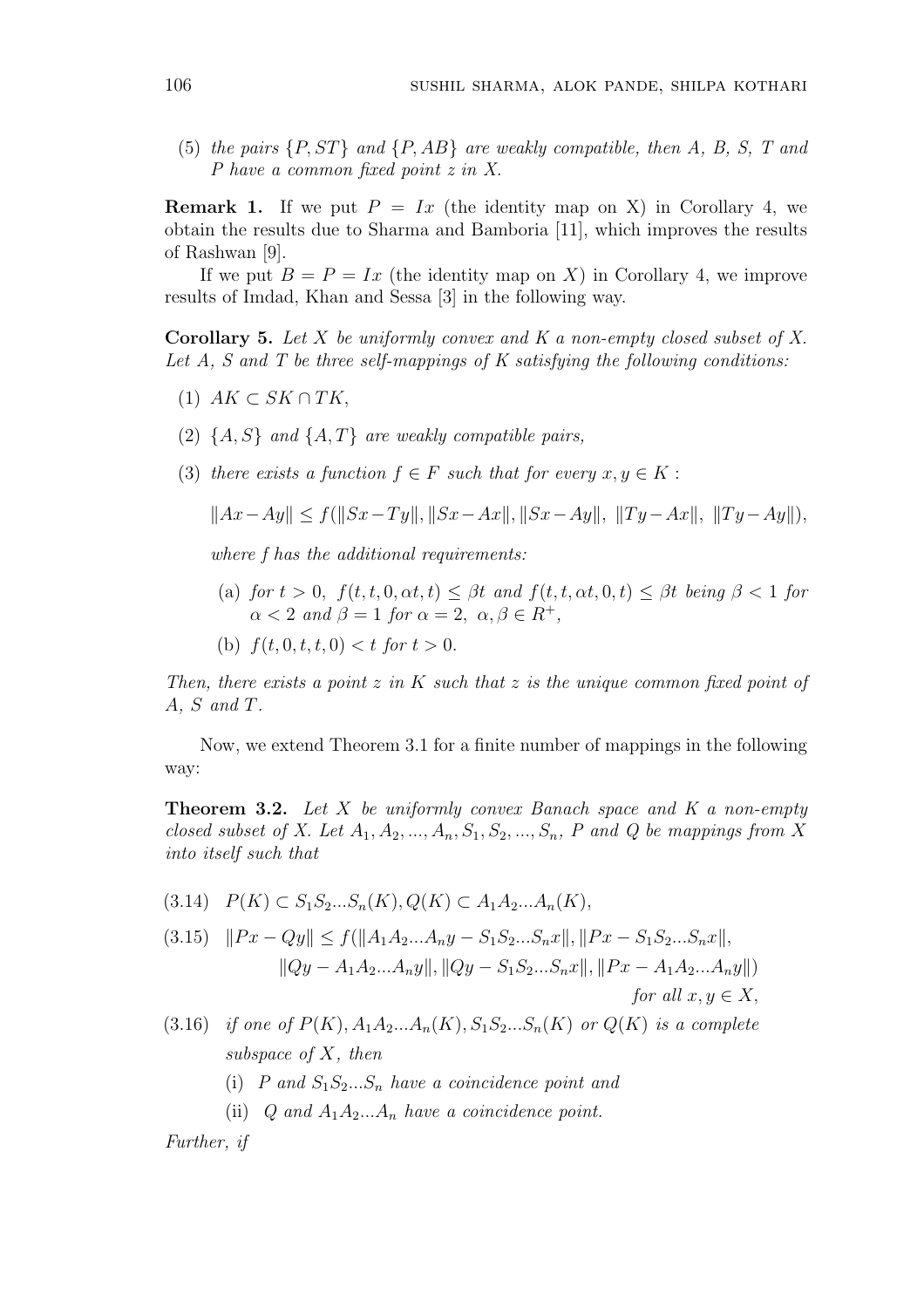(3.17) 
$$
A_1
$$
 commutes with  $A_2$ ,  $A_3$ , ...,  $A_n$ ,  $A_2$  commutes with  $A_3$ ,  $A_4$ , ...,  $A_n$ ,  $A_3$  commutes with  $A_4$ ,  $A_5$ , ...,  $A_n$ , ...

 $A_{n-1}$  commutes with  $A_n$ .

### Similarly,

 $S_1$  commutes with  $S_2, S_3, \ldots, S_n$ ,  $S_2$  commutes with  $S_3$ ,  $S_4$ ...,  $S_n$ ,  $S_3$  commutes with  $S_4$ ,  $S_5$ ...,  $S_n$ , ............................................................  $S_{n-1}$  commutes with  $S_n$ , P commutes with  $S_2, S_3, \ldots, S_n$ ,  $Q$  commutes with  $A_2, A_3, \ldots, A_n$ .

(3.18) the pairs  $\{P, S_1S_2...S_n\}$  and  $\{Q, A_1A_2...A_n\}$  are weakly compatible, then (iii)  $A_1, A_2, ..., A_n, S_1, S_2, ..., S_n, P$  and Q have a unique common fixed point in X.

**Proof.** Since  $P(K) \subset S_1S_2...S_n(K)$ , for any point  $x_0 \in X$  there exists a point  $x_1 \in X$  such that  $Px_0 = S_1S_2...S_nx_1$ . Since  $Q(K) \subset A_1A_2...A_n(K)$ , for this point  $x_1$  we can choose a point  $x_2 \in X$  such that  $Qx_1 = A_1A_2...A_nx_2$  and so on. Inductively, we can define a sequence  $\{y_n\}$  in X such that for  $n = 0, 1, 2, \ldots$ ,

$$
y_{2n} = Qx_{2n-1} = A_1 A_2 ... A_n x_{2n},
$$
  

$$
y_{2n+1} = Px_{2n} = S_1 S_2 ... S_n x_{2n+1}.
$$

By using the method of the proof of Theorem 3.1, we can see that conclusions (i), (ii) and (iii) hold.

Observations. Now, we are giving a formula for commutative conditions:

- (i) If the number of mappings are even and finite in above theorems and corollaries then there will be  $\frac{n^2-2n-8}{4}$  $\frac{2n-8}{4}$  commutativity conditions, where  $n =$ 4, 6, 8, 10, 12, ... up to finite values. For example, if  $n = 10$ , then 18 commutativity conditions are required. (See (3.4)).
- (ii) If the number of mappings are odd and finite in above theorems and corollaries, then there will be  $\frac{n^2-9}{4}$  $\frac{q-9}{4}$  commutativity conditions, where  $n = 5, 7, 9, 11...$ up to finite values. For example, if  $n = 7$ , then 10 commutativity conditions are required. (See (4) in Corollary 3).
- (iii) If  $n = 1, 2, 3, 4$ , then any commutativity condition is not required. (See Theorem C and Corollary 5.)